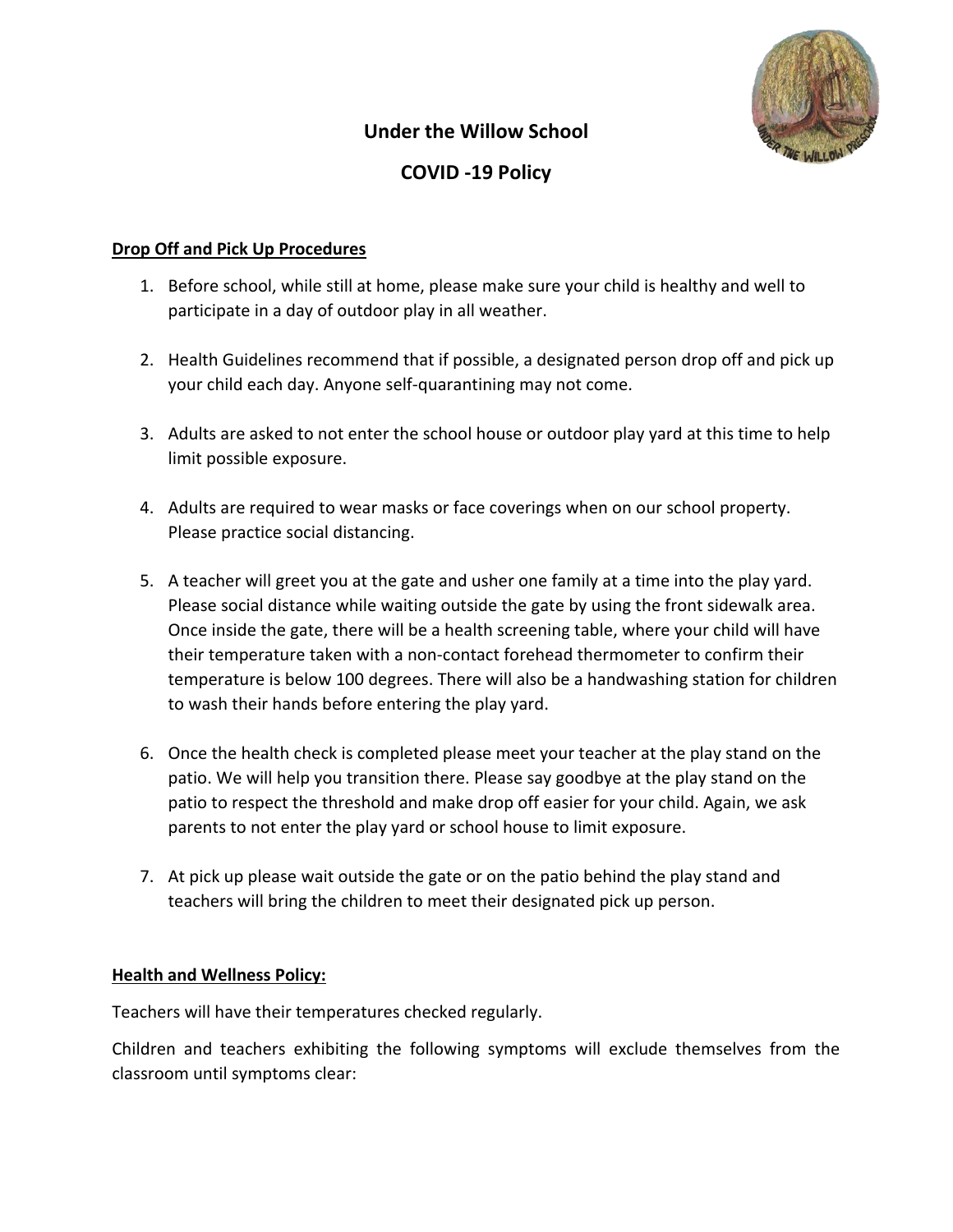

- A significant amount of nasal discharge, particularly if the discharge is yellow or greenish in color.
- A persistent cough
- An elevated temperature of 100.4 degrees or more during the last 72 hours.
- A significant sore throat
- Chills, loss of appetite, unusual fatigue, and/or lingering headache.
- Vomiting within the last 24 hours.
- Repeated episodes of diarrhea within the last 24 hours.

If a teacher or child receives a positive COVID-19 diagnosis all teachers and parents will be notified.

### **Health Hygiene and Cleaning/ Disinfecting Policy:**

Children learn through imitation. Therefore, the teachers will continue to model healthy hygiene practices.

- 1. The teachers will be modeling and practicing regular handwashing with soap and water for 20 seconds with themselves and the children ( before coming in contact with any child, before and after eating, after sneezing, coughing or nose blowing, after using the restroom, before handling food, after touching or cleaning surfaces that may be contaminated.
- 2. The teacher will be modeling and encouraging the children to cover all coughs and sneezes with a tissue or the inside of the elbow.
- 3. Intensified cleaning of high traffic areas will happen throughout the day. All toys will be cleaned at the end of each day. Bathrooms will be cleaned after each use.
- 4. Each child will have a "Magic Carpet" will theirsymbol on it. Our meals will happen outside as long as possible, sitting on our magic carpets. We will use them to distance for puppet plays and story time. Our carpets will be washed regularly.
- 5. Nap time will happen outside unless we experience inclement weather. Teachers will create a cozy atmosphere in shade tents (with resting cots, sheets, blankets and pillows). Teachers will create a warm and comforting naptime environment to encourage healthy sleep and rest time for all the children. Children will be spaced 6ft apart head to toe if possible. Nap bedding will be stored in plastic bags so they cannot touch other items. Cots will be disinfected daily and bedding washed weekly.